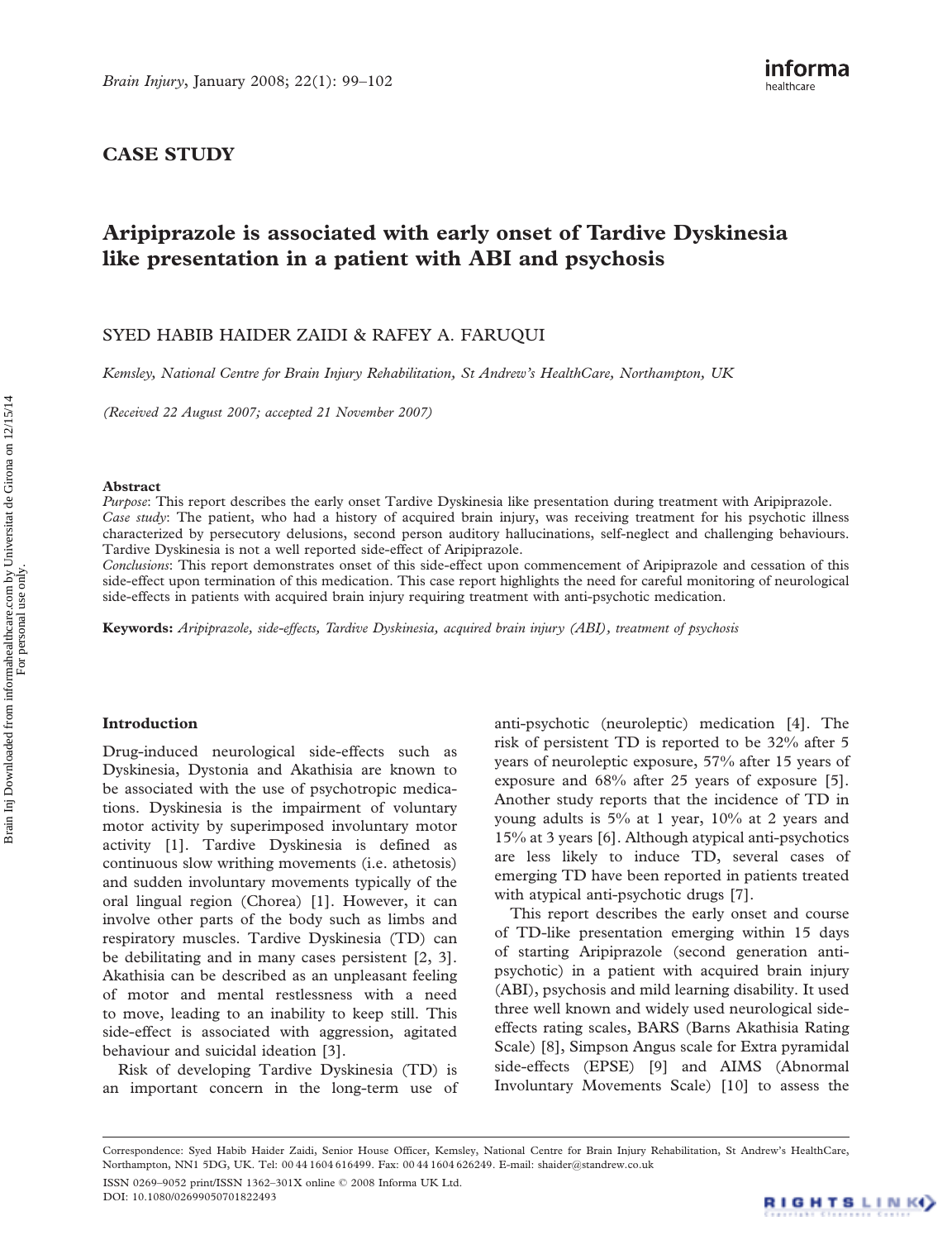nature and severity of neurological sideeffects appearing during the course of treatment. The main advantage of these rating scales is that they provide a comprehensive rating of abnormal involuntary movements in various body sites; and are useful in monitoring the progress [11–13]. The clinical history and presentation of the patient fulfilled the Scholar and Kane RD-TD criteria (Research-Diagnosis for Tardive Dyskinesia) [14]. A brief description of above mentioned rating scales and RD-TD criteria is provided.

## Side-effects rating scales and RD-TD criteria

- . The Barnes Akathisia Rating Scale [8] is a four-item scale to assess the presence and severity of drug induced akathisia. It is the most widely used comprehensive rating scale for akathisia, including both objective items (e.g. observed restlessness) and subjective items (e.g. patient's awareness of restlessness and related distress), together with a global clinical assessment of akathisia. Global assessment is made on a scale of 0–5 with comprehensive definitions provided for each anchor point on scale:  $0 =$ absent;  $1 =$ questionable;  $2 =$ mild akathisia;  $3 =$ moderate akathisia;  $4 =$ marked akathisia;  $5 =$ severe akathisia.
- . The Simpson-Angus scale [9] was devised to measure drug-induced Parkinsonism, providing standardized ratings for rigidity, tremor and salivation. The scale is entirely sign led. It contains 10 items, each rated on a 5-point scale (0–4), with descriptive anchors for each point and a clearly described examination procedure for each item. It is one of the most commonly used rating scale for drug-induced Parkinsonism in clinical trials over the past 25 years.
- AIMS [10] is a 12-items instrument assessing abnormal movements associated with antipsychotic drugs, such as tardive dyskinesia and chronic akathisia as well as 'spontaneous' motor disturbances related to the illness itself. Scoring the AIMS consists of rating the severity of movements in three main anatomic areas (facial/oral, extremities and trunk), based on a five-point scale  $(0 = none, 4 = severe)$ . Three separate items score global severity, the subject's awareness, and incapacitation due to involuntary movements (each on a 5-point scale). Two additional items cover the subject's dental status, as movements in the orofacial area are more obvious in edentulous patients.

Schooler and Kane [14] developed the research diagnosis for TD (RD-TD) for classifying TD type. The three pre-requisites of the diagnosis are as follows:

- (1) A history of at least 3 months' total cumulative neuroleptic exposure. Exposure may be continuous or discontinuous.
- (2) The presence of at least 'moderate' abnormal, involuntary movements in one or more body areas or at least 'mild' movements in two or more body areas (face, lips, jaw, tongue, upper extremities, lower extremities, trunk).
- (3) Absence of other conditions that might produce abnormal involuntary movements.

#### Case report

A 25 year old single male presented to Brain Injury Rehabilitation services for assessment and management of his challenging behaviour and rehabilitation needs.

An inpatient assessment identified that, in addition to mild cognitive and communication difficulties, he was also suffering from a psychotic illness characterized by persecutory delusions, second person auditory hallucinations, self-neglect and challenging behaviours. He was initially treated with Risperidone along with occasional use of Chlorpromazine on an 'as required' basis. His Risperidone was gradually withdrawn, due to partial response on this medication. At this stage he had received more than 3 months of cumulative neuroleptic exposure. Risperidone was replaced by Aripiprazole. The involuntary movements were first noticed on day 15 of commencing Aripiprazole. At that time, the occasional 'as required' use of Chlorpromazine was terminated to further evaluate his condition.

The patient was periodically assessed using standardized clinical and side-effects scales, including the BARS (Barns Akathisia Rating Scale) [8], Simpson Angus scale (For EPSE) [9] and AIMS (Abnormal Involuntary Movements Scale) [10].The dyskinetic movements involved a moderate degree of perioral movements, including twisting and protruding movements of the tongue, sucking and lateral jaw movements. In addition to his dyskinesia, he also presented with features of akathisia. Aripiprazole was stopped on day 26 of commencing this medication, due to continued involuntary movements and observed and reported motor and mental restlessness. His akathisia subsided completely on day 32, 6 days after stopping Aripiprazole. The severity of dyskinetic movements also reduced gradually but dyskinesia was still present on this review. No other extra pyramidal side-effects were present during the examination. The jaw movements disappeared on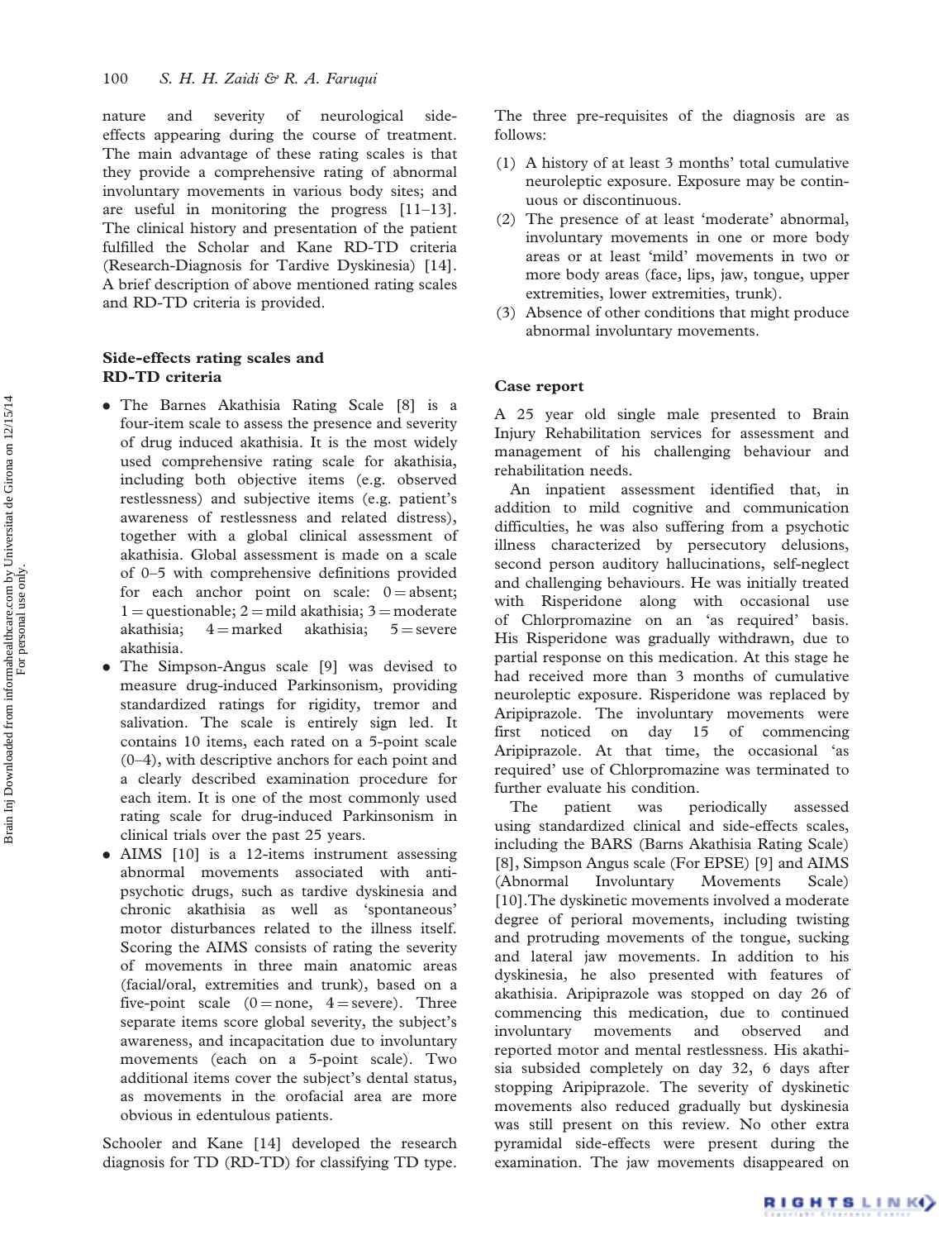| Drugs                                   | Incidence                          |
|-----------------------------------------|------------------------------------|
| Haloperidol (197 patients on 20 mg/day) | (4.6%) 203 days trial              |
| Olanzapine (707 patients on 20 mg/day)  | $(1.0\%)$ 237 days trial           |
| Risperidone (503 patients)              | $(0.3\%)$ 1 year trial             |
| Clozapine (28 patients)                 | Very rare (two cases) 1 year trial |
| Quetiapine (184 elderly patients)       | $(2.7\%)$ 1 year trial             |

Table I. Incidence of TD on typical or second generation anti-psychotic medication.

Sources: Table has been developed using data from following sources. Llorca et al. (7) and Jeste, D.V. et al. (20).

day 35. Other oral-facial movements had decreased in intensity but were still clearly observable at this stage. Dyskinetic movements subsided completely on day 67.

The patient was commenced on oral Quetiapine soon after stopping aripiprazole. The dosage of quetiapine was titrated according to the clinical response. There was no evidence of any association or exacerbation of dyskinesia or akathisia with use of Quetiapine.

### Discussion

There was a recorded TD prevalence of 5% in patients with schizophrenia before the introduction of anti-psychotic medication, rising to up to 20% or more thereafter. All patients treated with antipsychotics are at risk of developing TD, although patients with affective illness, organic pathology such as diabetes and learning disabilities, female gender and elderly seem to be more likely to be affected [15]. Numerous studies have been conducted to determine the incidence or prevalence of TD in persons exposed to typical or second generation anti-psychotic medication. However, methodological differences including the use of different case definitions, variable patient groups, use of structured or unstructured ratings and time intervals between ratings make it difficult to compare results.

To the authors' knowledge, this is the first case report in which early onset tardive dyskinesia has been described in a patient treated with Aripiprazole. This case reports establishes a temporal relationship between commencing Aripiprazole and onset of TD in this patient. There was no evidence of presence of this side-effect prior to commencement of Aripiprazole. The side-effect persisted despite stopping the occasional low dose use of chlorpromazine. There was clear evidence that the side-effect was getting worse and becoming more prominent when Aripiprazole was continued at the dose of 15 mg daily.

Aripiprazole was stopped completely 11 days after the onset of TD and akathisia. Akathisia responded quickly to stopping this medication and gradually

disappeared over the next few days, subsiding completely on day 6 of stopping Aripiprazole. It can be argued that this was indicative of a possible dose–response relationship and, as the bioavailability of the medication reduced, the side-effect intensity also reduced. Tardive Dyskinesia gradually reduced in intensity and continued for a total of 41 days after the medication was stopped completely. Introduction of another atypical anti-psychotic medication, Quetiapine, did not appear to have influenced the features or course of dyskinesia. Aripiprazole and Quetiapine have a relatively different receptor binding profile and this difference in receptor binding may have influenced the emergence of TD on one medication but not on the other one. The presence of EPSEs during treatment with anti-psychotics is associated with a 3-fold increase in risk of TD and it is likely that the newer atypical antipsychotics (which produce less frequent EPSEs) will be associated with a lower incidence of TD [16]. However, it is important to note that the data regarding the long-term impact of Quetiapine or Aripiprazole use on TD is limited. Two studies on Quetiapine report 1-year TD rates of 2.7% and 0.74%, respectively [2]. The trial reports identify that treatment-emergent TD was reported in 0.2% of patients receiving Aripiprazole. The authors claim that this incidence was similar to that seen in placebo recipients  $(0.2\%)$  [17]. It is important to note that widely used resources of medication information such as British National Formulary [18] do not recognize and report TD as a side-effect of Aripiprazole.

Tardive Dyskinesia is reported to be relatively more common amongst women, the elderly and patients who present with brain pathology. This case report reinforces the ongoing need for careful monitoring of neurological side-effects amongst patients requiring short-term or long-term use of atypical anti-psychotic agents. The risk of Tardive Dyskinesia may be declining with introduction of second generation or atypical anti-psychotic medication. However, this risk has not completely disappeared and remains a clinical concern in patients requiring anti-psychotic treatment [19]. Patients suffering from psychosis and acquired brain injury